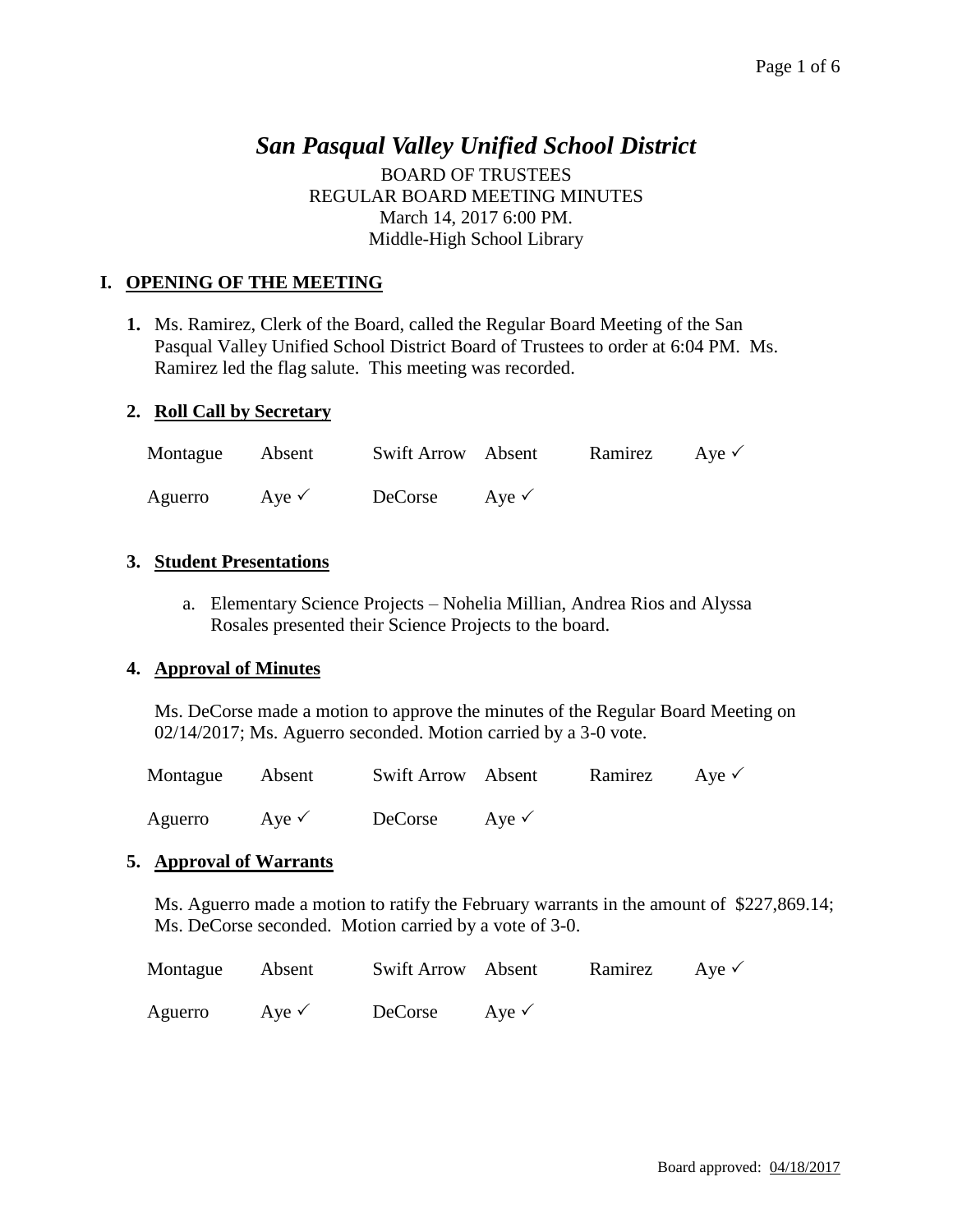#### **6. Public Comments**

Is there any public comments speakers who required translation?

\*Persons who have complaints against Board members or District staff are encouraged to seek resolution to those complaints by using the San Pasqual Valley Unified School District written complaint procedures before orally addressing them at a meeting. The Board will not respond to such complaints until the applicable complaint procedure (BP/AR 1312.1) has been followed and has reached the Board level. Where a complaint concerns a District employee identifiable by name, position, or other facts, the Board cannot respond until proper written notice has been given to the employee pursuant to Government Code Section 54957.

Comments shall be limited to three minutes per person (six minutes if translation is required) and twenty minutes (fourty minutes if translation is required) for all comments, per topic, unless the board president, subject to the approval of the Governing Board, sets different time limits

- **a.** Hear members of the public on items not appearing on agenda that are within the jurisdiction of the District.
- **b.** Hear public on items appearing on the agenda.
	- **A.** Sue Watson spoke about New Business Item #7
	- **B.** Laura Lux spoke about New Business Item #8
	- **C.** Grandmother Kimberly Bell spoke about New Business Item #7
- **c.** Hear parents of Indian children on equal participation in education programs provided by the District. (Indian Policy and Procedures).

# **II. PRESENTATIONS**

#### **III. CONSENT ITEMS**

- 1. Annual Lease Agreement: Top Flavor Farms rental agreement 1.5 Acres Corner of Whitemore & Bard Road
- 2. Ratification: MS Perfect Attendance Field Trip to Regency Theaters
- 3. Field Trip: 5<sup>th</sup> Grade trip to Arizona Western College

Ms. Aguerro made a motion to approve the Consent Items; motion was seconded by Ms. DeCorse. Motion carried by a vote of 3-0.

| Montague | Absent | Swift Arrow Absent |  | Ramirez | Aye $\checkmark$ |
|----------|--------|--------------------|--|---------|------------------|
|----------|--------|--------------------|--|---------|------------------|

Aguerro Aye  $\checkmark$  DeCorse Aye  $\checkmark$ 

# **IV. MONTHLY REPORTS**

- 1. San Pasqual Teachers Association (SPTA) Ms. Gina Hanna-Wilson
- 2. California School Employees Association (CSEA) Mr. Ramon Haro
- 3. Associated Student Body (ASB) Representative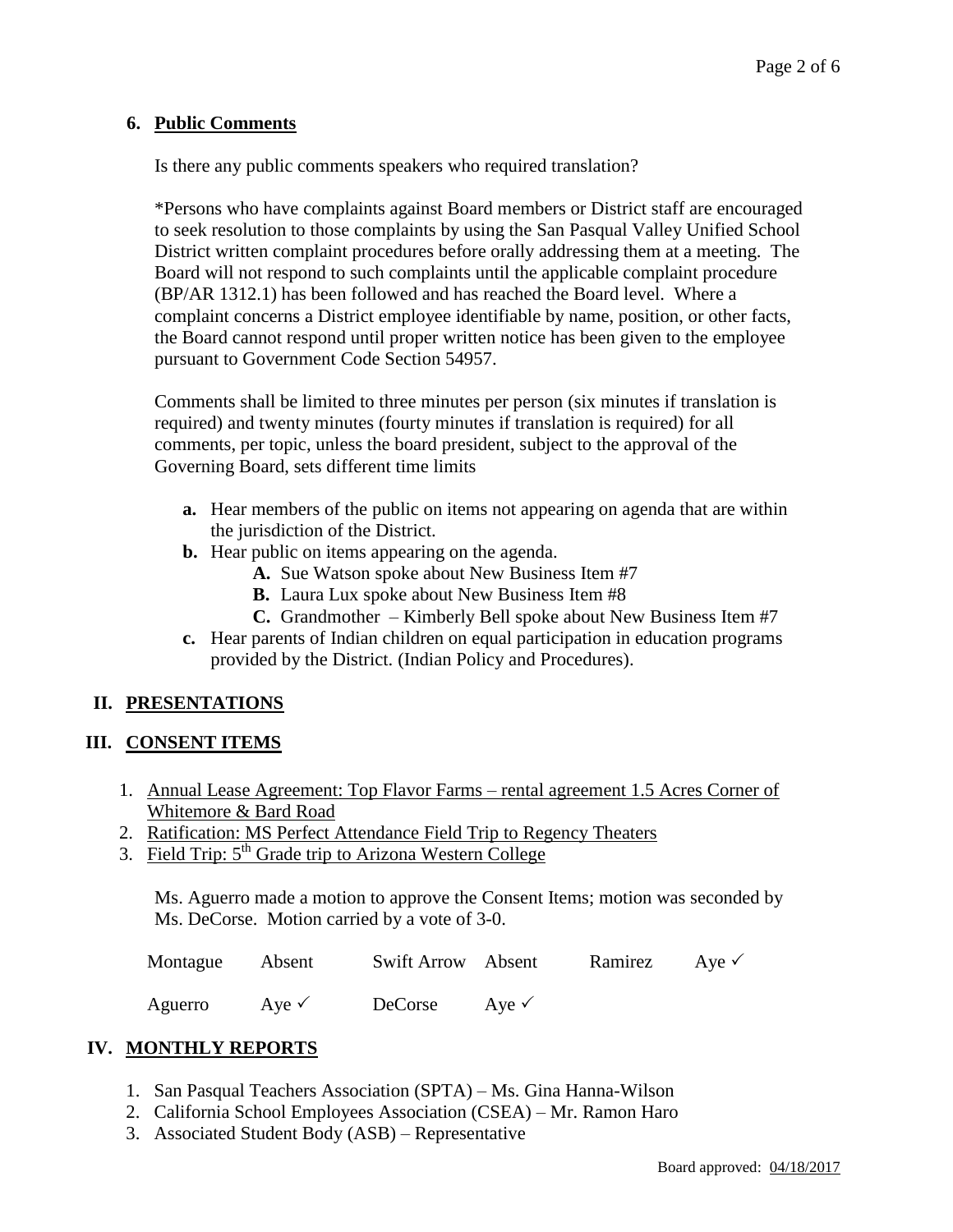- 4. Special Education Dr. Thien Hoang
- 5. Elementary School Mr. Gabriel Sandoval
- 6. Middle School Mrs. MaryKay Monson
- 7. High School/Alternative Education Mr. Darrell Pechtl
- 8. Business Services Ms. Kish Curtis
- 9. Maintenance/Operations/Transportation Mr. Edward Benedict
- 10. Superintendent Ms. Rauna Fox
	- a. LCAP/California Dashboard
	- b. Bullying & School Violence Advocacy Program.
- 11. School Board

# **V. UNFINISHED BUSINESS**

## **VI. INFORMATION ITEMS**

1. Potential 2017 San Pasqual Valley High School Graduates

Ms. Ramirez asked for plans in place for students who has issues and walking the line (Big 5). She also questioned if students will be allowed to go on senior/middle school trips. Superintendet will address graduation and field trips for MS/HS. Ms. Ramirez asked that this information be specific to parents.

- 2. San Pasqual Valley High School Class of 2017 Senior Trip Proposals (Annual)
- 3. ConApp Winter Data Collection
- 4. The Superintendent accept the resignation of a classified personnel
- 5. Revised Field Trip: Middle School ASB End of the Year Field Trip
- 6. Revised Field Trip: IReady Improvement Incentive
- 7. Global Adoption of Board Policies Section 4000. Based on CSBA Policy Development Workshop
- 8. Cooperative Agreement Between The County of Imperial and San Pasqual Valley Unified School District Regarding Participation in County's CalWORKs Program. Ms. Ramirez wanted to know who these participants were and where they were working. Superintendent will provide board with this information.
- 9. California Student and Commission: FAFSA/Dream Act Completion Program Agreement
- 10. Yuma Daily Sun Press Release

# **VII. NEW BUSINESS**

1. Ms. DeCorse made a motion to approve the 2017-2018 San Pasqual Valley Elementary School Single Plan for Student Achievement; Ms. Aguerro seconded. Motion carried by a vote of 3-0. Montague Absent Swift Arrow Absent Ramirez Aye

Aguerro Aye  $\sqrt{\phantom{a}}$  DeCorse Aye  $\sqrt{\phantom{a}}$ 

2. Ms. Aguerro made a motion to approve the 2017-2018 San Pasqual Valley High School Single Plan for Student Achievement; Ms. DeCorse seconded. Motion carried by a vote of 3-0. Montague Absent Swift Arrow Absent Ramirez Aye  $\checkmark$ 

Aguerro Aye  $\sqrt{\phantom{a}}$  DeCorse Aye  $\sqrt{\phantom{a}}$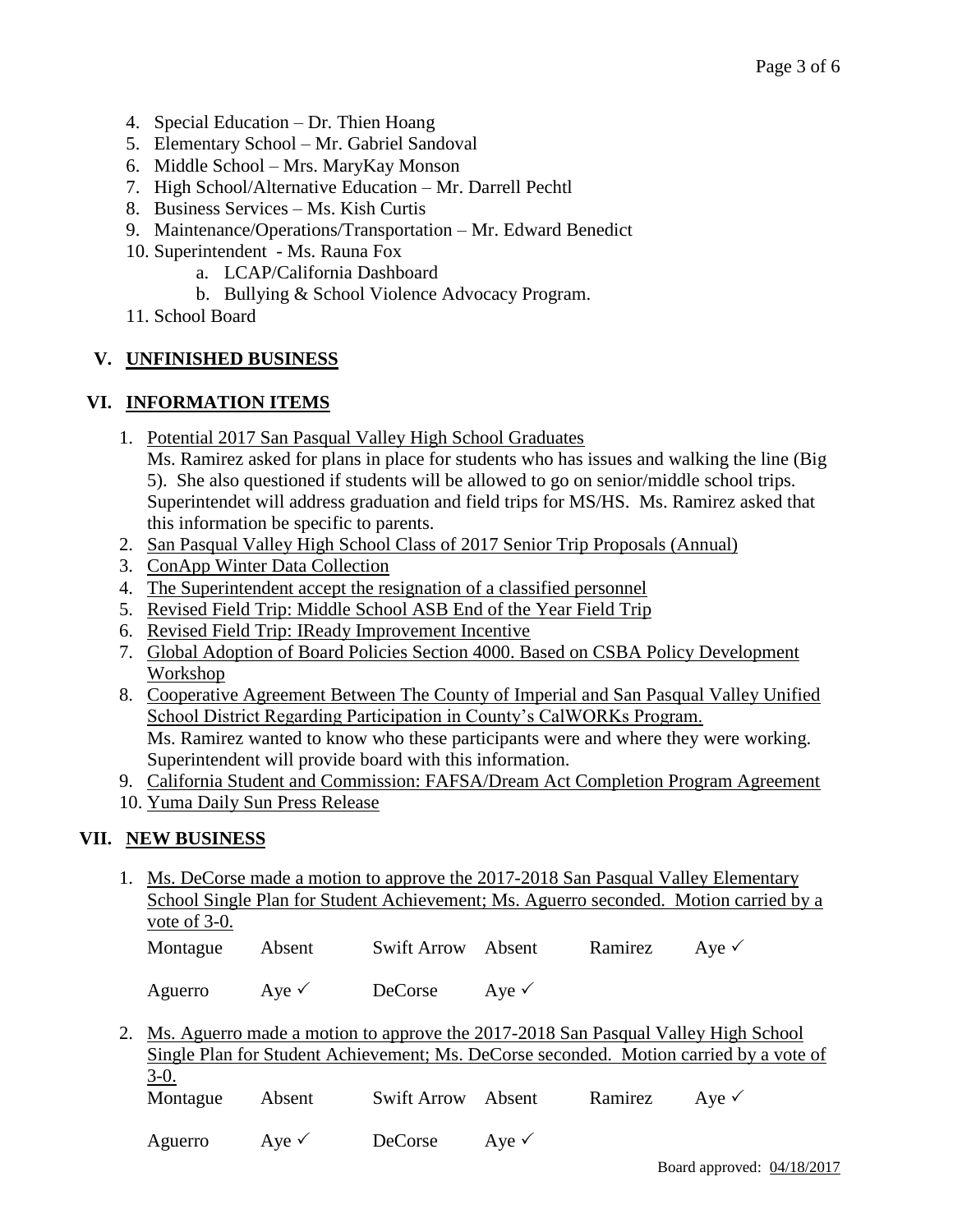3. Ms. Aguerro made a motion to approve the Educator Effectiveness Plan Elementary School; Ms. DeCorse seconded. Motion carried by a vote of 3-0.

| Montague Absent |                  | Swift Arrow Absent |                  | Ramirez Aye $\checkmark$ |  |
|-----------------|------------------|--------------------|------------------|--------------------------|--|
| Aguerro         | Aye $\checkmark$ | DeCorse            | Ave $\checkmark$ |                          |  |

- 4. Ms. Aguerro made a motion to approve the Second Interim Report 2016-2017; Ms. DeCorse seconded. Motion carried by a vote of 3-0.
	- Montague Absent Swift Arrow Absent Ramirez Aye Aguerro  $Aye \checkmark$  DeCorse  $Aye \checkmark$
- 5. Ms. Aguerro made a motion to approve the Job Description: Student Health Care Specialist – New Position; Ms. DeCorse seconded. Motion carried by a vote of 3-0.
	- Montague Absent Swift Arrow Absent Ramirez Aye <del>V</del>
	- Aguerro Aye  $\checkmark$  DeCorse Aye  $\checkmark$
- 6. Ms. DeCorse made a motion to approve the Salary Schedule: Student Health Care Specialist – New Position; Ms. Aguerro seconded. Motion carried by a vote of 3-0.
	- Montague Absent Swift Arrow Absent Ramirez Aye  $\checkmark$
	- Aguerro  $Aye \checkmark$  DeCorse  $Aye \checkmark$
- 7. Ms. Aguerro made a motion to approve the Resolution: Recommendation to Reduce Classified Staff Due to Lack of Funds and/or Work; Ms. Aguerro seconded. Motion carried by a vote of 3-0.
	- Montague Absent Swift Arrow Absent Ramirez Aye

Aguerro Aye  $\checkmark$  DeCorse Aye  $\checkmark$ 

8. Ms. DeCorse made a motion to approve the Preliminary Recommendation to Reduce Certificated Staff Due to Elimination of Service ; Ms. Aguerro seconded. Motion carried by a vote of 3-0.

| Montague | Absent           | Swift Arrow Absent |                  | Ramirez Aye $\checkmark$ |  |
|----------|------------------|--------------------|------------------|--------------------------|--|
| Aguerro  | Ave $\checkmark$ | DeCorse            | Ave $\checkmark$ |                          |  |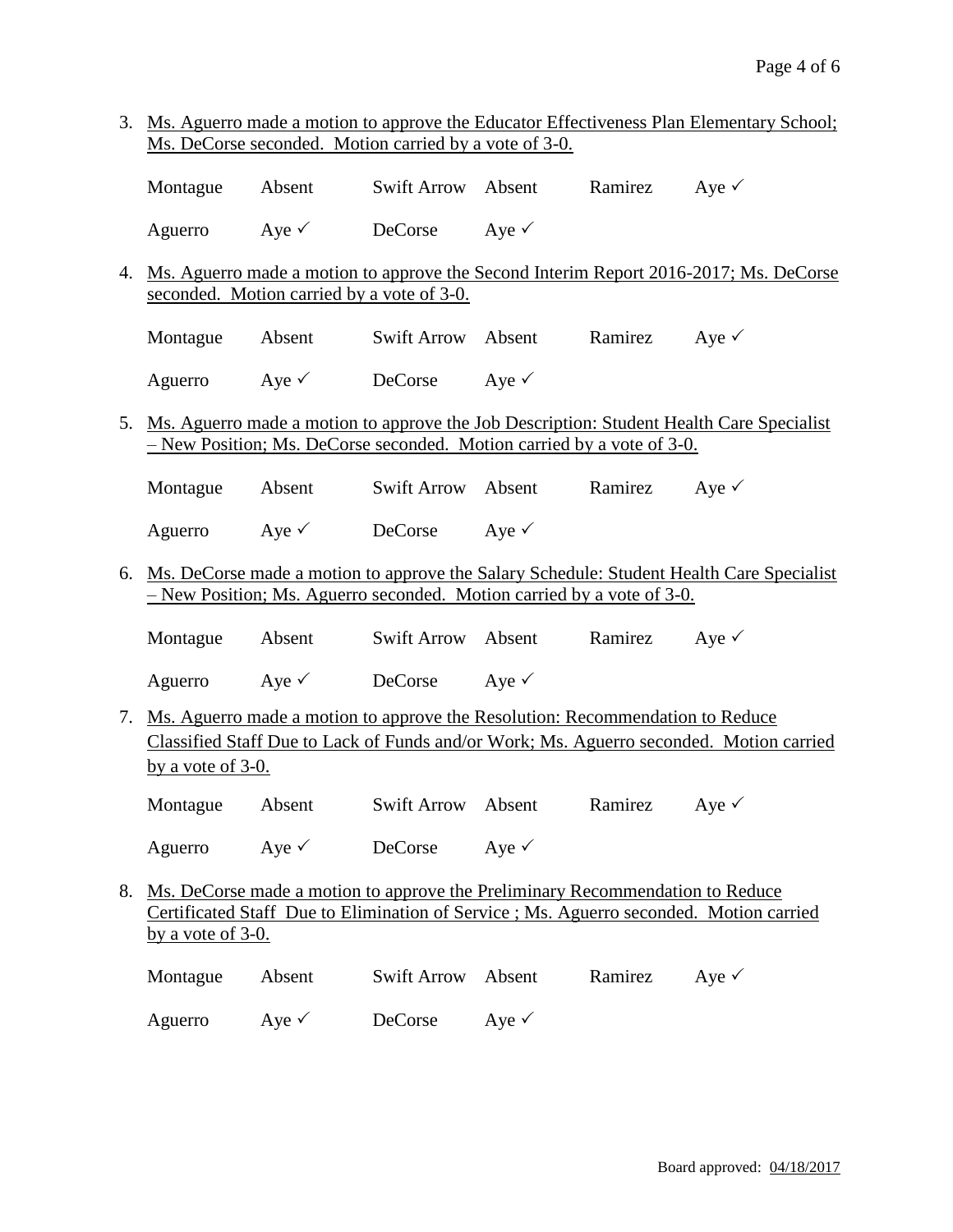9. Ms. DeCorse made a motion to approve the 2017-2018 Revised School Calendar; Ms. Aguerro seconded. Motion carried by a vote of 3-0.

| Montague Absent |                  | Swift Arrow Absent       | Ramirez Aye $\checkmark$ |  |
|-----------------|------------------|--------------------------|--------------------------|--|
| Aguerro         | Aye $\checkmark$ | DeCorse Aye $\checkmark$ |                          |  |

10. Ms. Aguerro made a motion to Board Member Compensation for Members Absent During March Board Meeting for Monica Montague and Bernadine Swift Arrow; Ms. DeCorse seconded. Motion seconded by a vote of 3-0.

| Montague Absent |                  | Swift Arrow Absent |                  | Ramirez Aye $\checkmark$ |  |
|-----------------|------------------|--------------------|------------------|--------------------------|--|
| Aguerro         | Aye $\checkmark$ | DeCorse            | Ave $\checkmark$ |                          |  |

**VIII. BOARD COMMENTS** – no comments were made.

## **IX. ITEMS FOR FUTURE AGENDA**

- 1. Promotion/Graduation Requirements for Middle School and High School
- 2. Global approval of board policy series 4000's.
- 3. Senior Trip
- 4. IV Press Release if available.

#### **X. CLOSED SESSION Time 7:34 P.M.**

Ms. Aguerro made a motion to move into closed session. Ms. DeCorse seconded. Motion carried by a vote of 3-0.

Montague Absent Swift Arrow Absent Ramirez Aye  $\checkmark$ 

Aguerro Aye  $\sqrt{\phantom{a}}$  DeCorse Aye  $\sqrt{\phantom{a}}$ 

- 1. CONFERENCE WITH LABOR NEGOTIATOR (Superintendent) Pursuant to Government Code 54957.6
- 2. PERSONNEL MATTERS Pursuant to Government Code 54957
- 3. STUDENT MATTERS Pursuant to Education Code 48918
	- a. #6000611SD
	- b. #937317HM
- 4. PUBLIC EMPLOYEE PERFORMANCE EVALUATION Pursuant to Government Code 54957